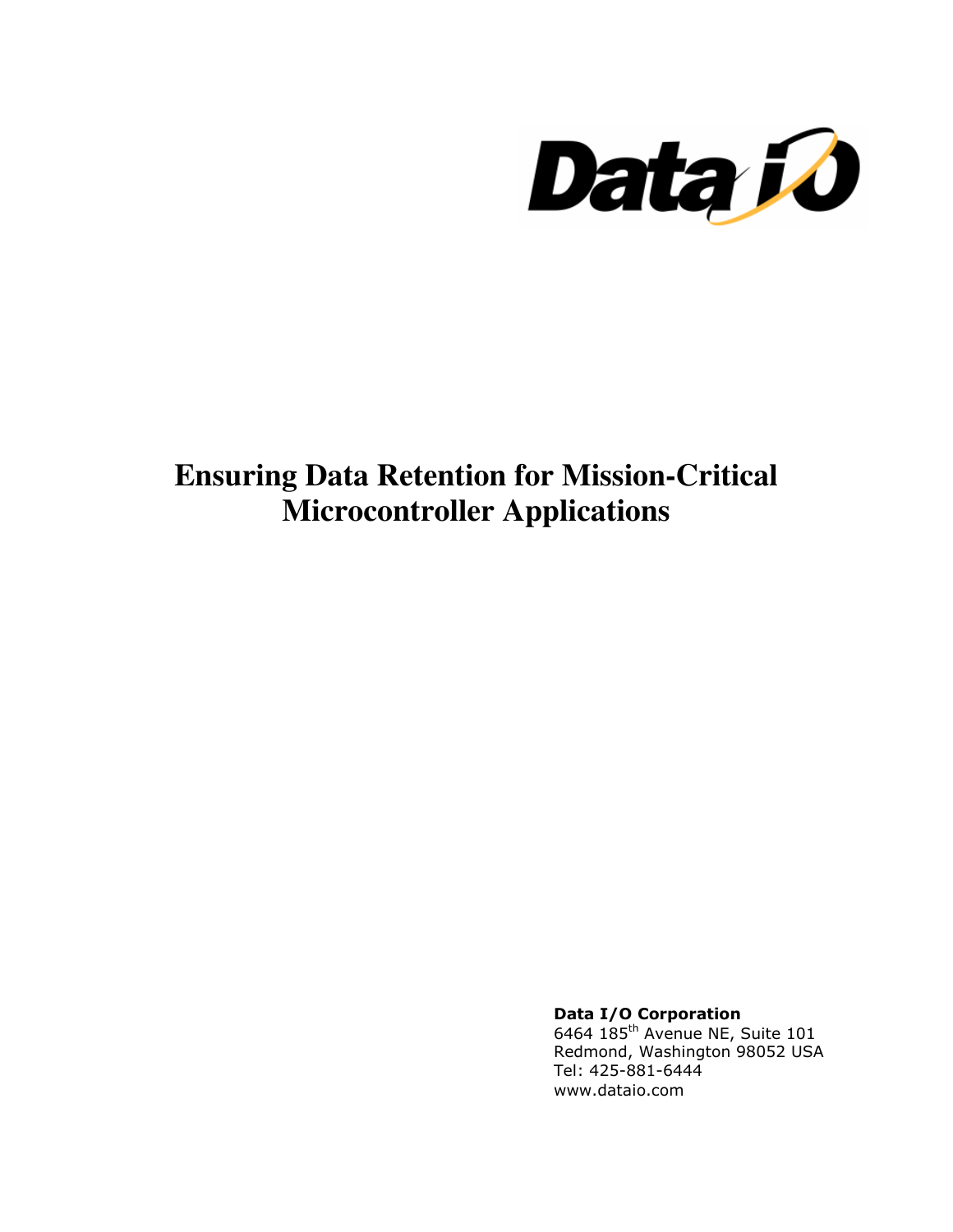#### **Ensuring Data Retention for Mission-Critical Microcontroller Applications**

*by Kennan M. Yilmaz and Phil Christenson* 

#### **Introduction**

In the context of electronic product manufacturing, mission-critical applications are those that are vital to the functioning of an overall system. If the application fails, there are typically undesirable results which might jeopardize human lives or may cause significant damage or loss. Examples of these applications are the brake or air bag system in your car, the chip inside a heart monitoring system, or the chip inside the circuitry that controls the navigation system of an airplane. Even though these are dramatic examples of mission-critical applications, our daily lives are full of similar applications with very low to no tolerance for failure.

Semiconductor device manufacturers spend billions of dollars every year to separate the bad chip from the good chip so that end customers receive reliable products. Nevertheless, this effort is not enough. Even if manufacturers of programmable devices ship very reliable products, there are still factors that may impact the functioning of a semiconductor device during final product manufacturing. One of these is programming. Certain factors such as voltage, frequency and environmental conditions may impact the quality of programming during manufacturing which may cause early failure of a device and ultimately, a system in the field. As is widely known, failures in the field are very costly and their impact on company, profitability and reputation may be drastic.

To prevent data loss or change in device memory and ensure data retention, certain device manufacturers have introduced the cell margin verification concept, including Freescale, NEC, Texas Instruments and Infineon.

As a part of its quality concept, Data I/O supports the concept and implements cell margin verification on its programming platforms to ensure quality of programming and data retention.

## **Cell Margin Verification**

While cell margin verification is called by different names by each manufacturer, cell margin verification has the same purpose across all microcontroller product families: to ensure that charge in each bit is at a proper level, and not near the margin.

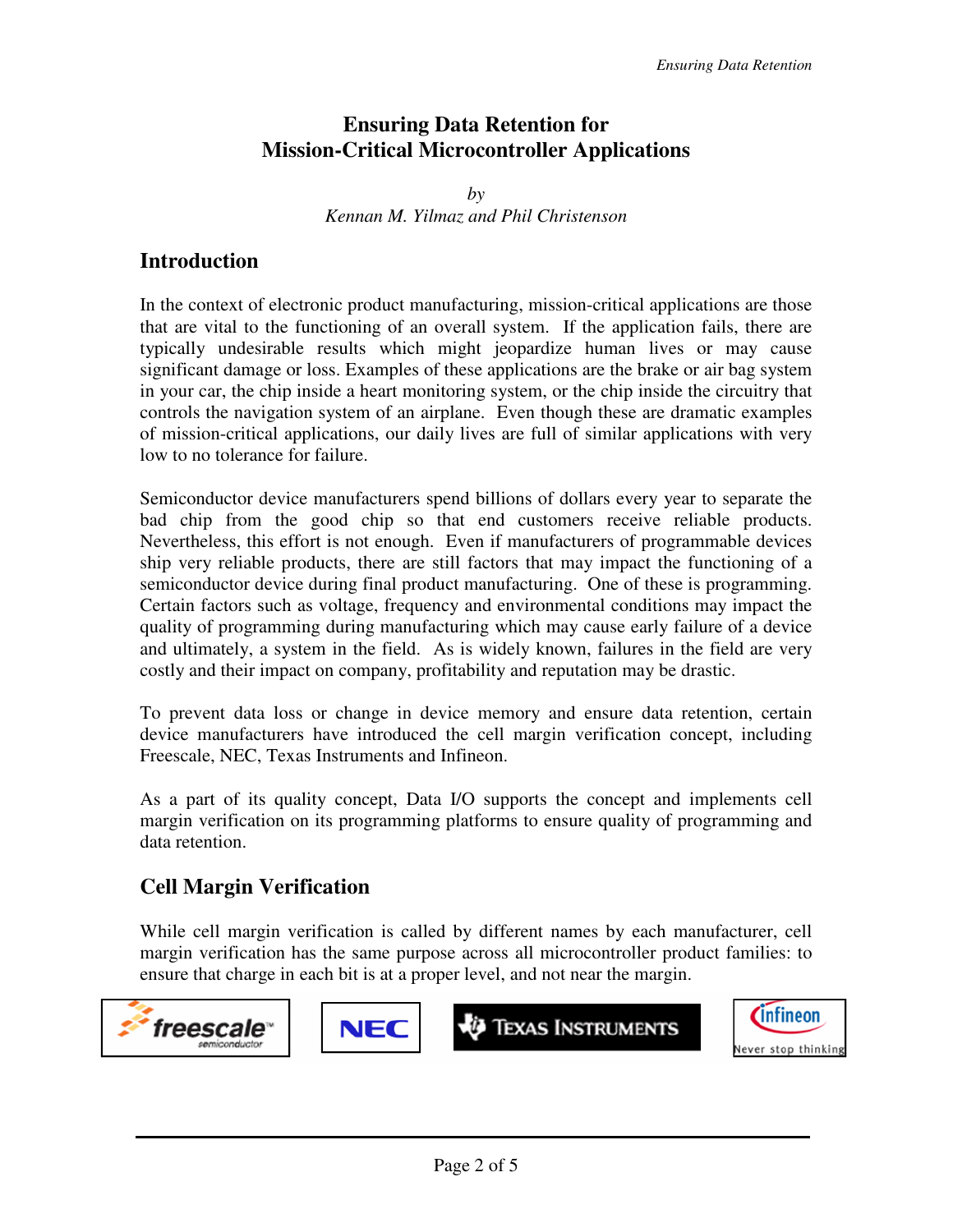Inside each memory cell of a flash device, charge is stored. If the memory cell has been programmed or erased to a "1" value, the device should internally measure a current level in the blue region of Figure 1. If the memory has been programmed to a "0" value, the device should internally measure a current level in the green region of Figure 1.



**Bit Cell Current** 

**Figure 1. Cell Current Distribution of an Erased or Programmed Location**

In reality, sometimes the current measured in a cell does not fall perfectly into the "1" region or the "0" region. Instead, it falls somewhere in between, and the device needs to make a choice whether to classify that bit as a "1" or a "0". In most devices, anything that falls to the right of the red line in Figure 2 would be classified a "1" and anything that falls to the left of the red line in Figure 2 would be classified as a "0".



**Bit Cell Current Figure 2. Real-Life Programming Experience** 

With margin verify, the device essentially moves the sense level that decides whether a cell is a "0" or a "1" closer to the ideal regions. This usually involves a two-step process. In one step, the device will move the compare level closer to the "0" region. Then, anything with current above the new sense level will be considered a "1"; anything below it will be considered a "0". This is shown in Figure 3. In the next step, the device moves the sense level closer to the "1" region and the process is repeated, as shown in Figure 4.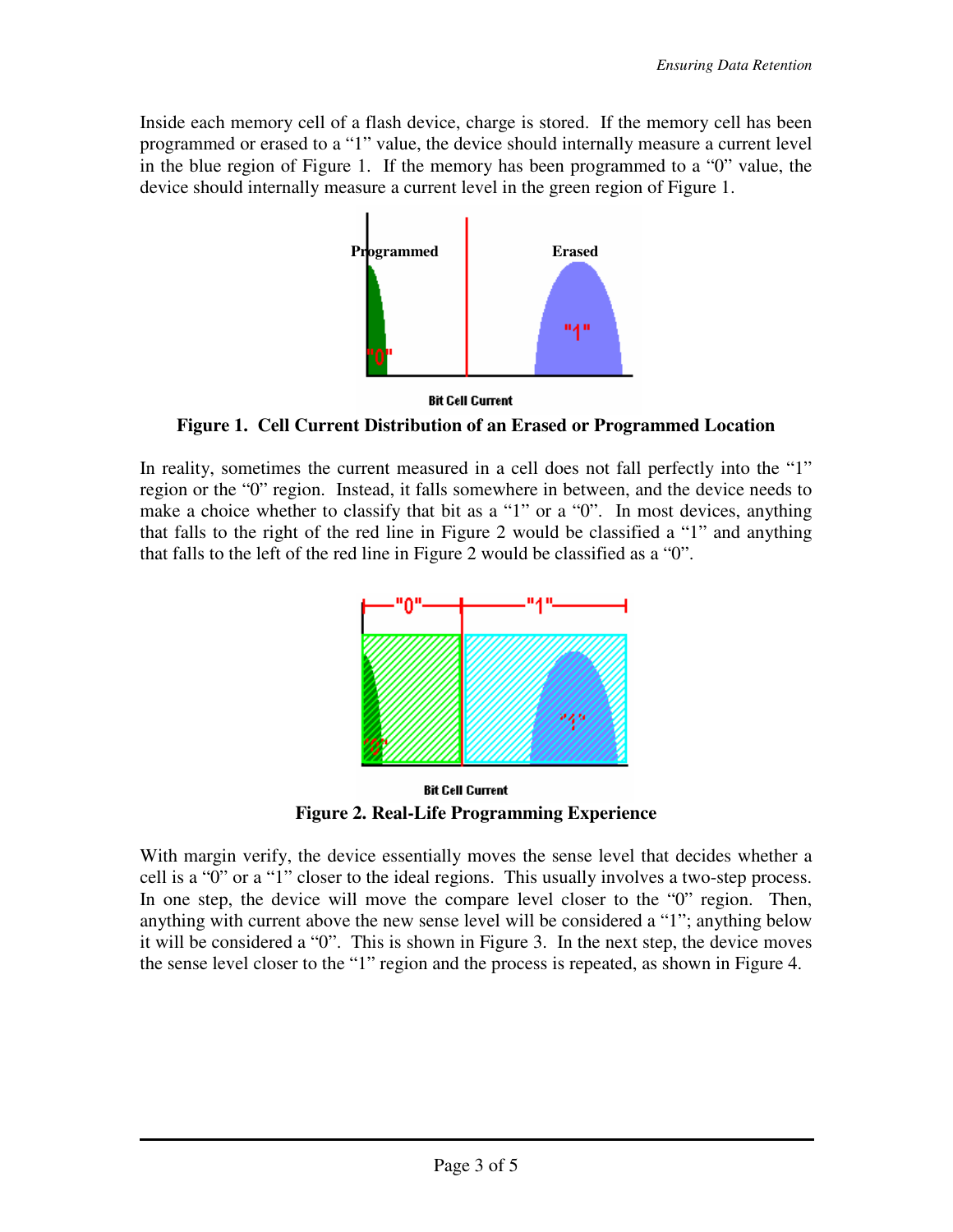

**Bit Cell Current** 

**Figure 3. Testing for Under-Programmed Cells** 



**Bit Cell Current Figure 4. Testing for Under-Erased Cells** 

As a result of the two passes, bits that are in an indeterminate state will show up as errors as shown in Figure 5, and the customer can have more confidence in the quality of the programming results.



**Figure 5. Defining an Error Region** 

Assuming that devices pass the cell margin verification test, manufacturers of these devices guarantee typically 10-20 years of data retention in their products.